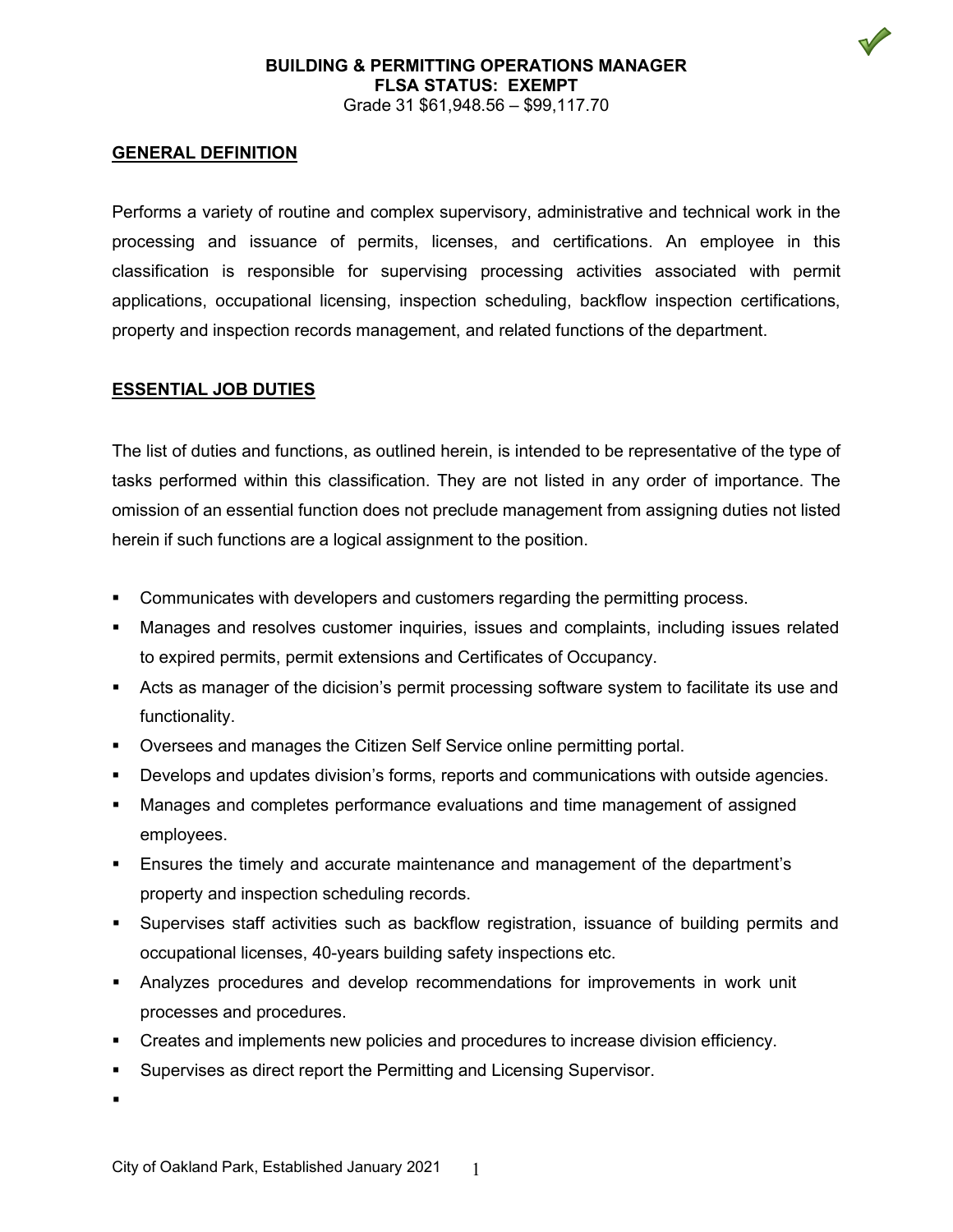# **BUILDING & PERMITTING OPERATIONS MANAGER FLSA STATUS: EXEMPT**

Grade 31 \$61,948.56 – \$99,117.70

- Establishes and maintains effective communications and working relationships with management, subordinate staff, and the general public.
- Develops routine monthly and annual reports on permitting, inspection activities, occupational licensing, and backflow registration and certification functions.
- Develops management reports as assigned and needed.

## **KNOWLEDGE, SKILLS, AND ABILITIES**

- Familiarity with concepts pertaining to comprehensive land use, development plan, and code of ordinances.
- Ability to research and prepare concise and detailed reports.
- Ability to gather and analyze written and numerical data, draw conclusions, and arrive at decisions independently in accordance with established policies and regulations.
- **Broad knowledge of computers and electronic data processing and GIS databases.**
- Working knowledge of modern office practices and procedures; some knowledge of accounting principles and practices.
- Ability to operate the automated permitting system and automated inspections reporting system.
- Ability to establish effective working relationships with contractors, developers, architects, engineers, property owners, coworkers, and the general public.
- Ability to conform with and abide by all departmental and City regulations, policies, work procedures, and instructions.
- Knowledge of land use planning, land use development and growth management approaches, processes and, techniques (preferably in Broward County).
- Specialized knowledge and skill operating and managing permitting process softwwware (i.e. Energov and IG Inspect).

## **MINIMUM ACCEPTABLE TRAINING AND EXPERIENCE**

Bachelor's degree in Public Administration, Land Use Planning, Urban and Regional Planning, or a closely related field with two (2) years' experience with technical and administrative work in the area of community development or closely related field, or High School Diploma or GED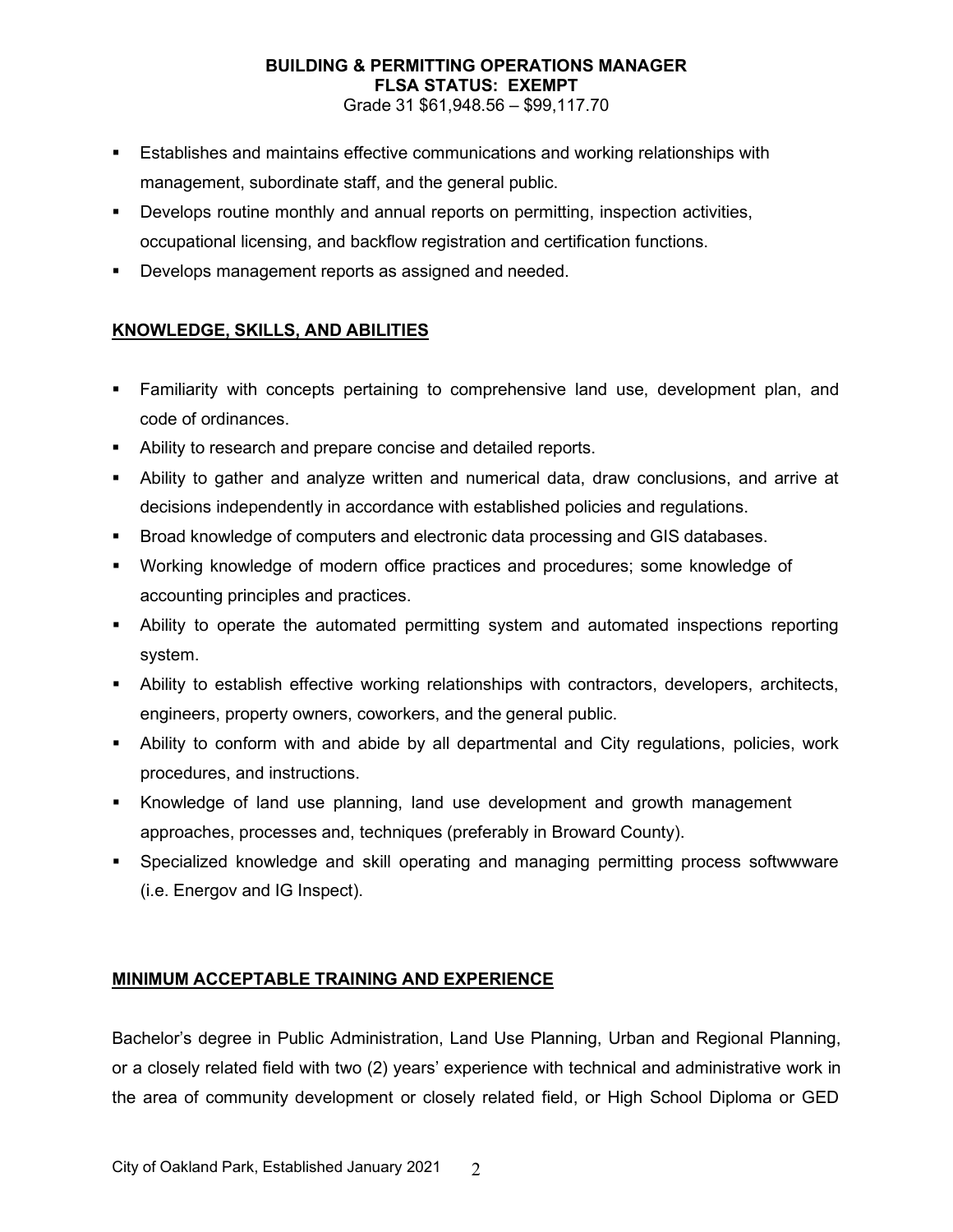## **BUILDING & PERMITTING OPERATIONS MANAGER FLSA STATUS: EXEMPT**

Grade 31 \$61,948.56 – \$99,117.70 equivalent and a minimum of 8 years of relevant experience with technical and administrative work in the areas of community development or closely related field.

## **PREFERRED**

5 year supervisory experience

#### **PHYSICAL REQUIREMENTS**

The City of Oakland Park is an Equal Opportunity Employer. In compliance with the Americans with Disabilities Act (42 U.S. C. 12101 et. seq.), the City of Oakland Park will provide reasonable accommodations to qualified individuals with disabilities and encourages both prospective and current employees to discuss potential accommodations with the employer. The physical demands described here are representative of those that must be met by an employee to successfully perform the essential functions of this job.

Tasks involve the ability to exert light physical effort in sedentary to light work, but which may involve some lifting, carrying, pushing and/or pulling of objects and materials of lightweight of up to5 pounds. Tasks may involve extended periods of time at a keyboard or workstation. Work is performed in usual office conditions with rare exposure to disagreeable environmental factors. Some tasks require visual abilities. Some tasks require oral communication ability.

A review of this position has excluded the marginal functions of the position that are incidental to the performance of fundamental job duties. All duties and responsibilities are essential job functions and requirements are subject to possible modifications to reasonably accommodate individuals with disabilities. To perform this job successfully, the incumbent(s) will possess the abilities and aptitudes to perform each duty proficiently. Some requirements may exclude individuals who pose a direct threat of significant risk to the health or safety of themselves or other employees. Requirements are representative of the minimum level of knowledge, skills, and ability.